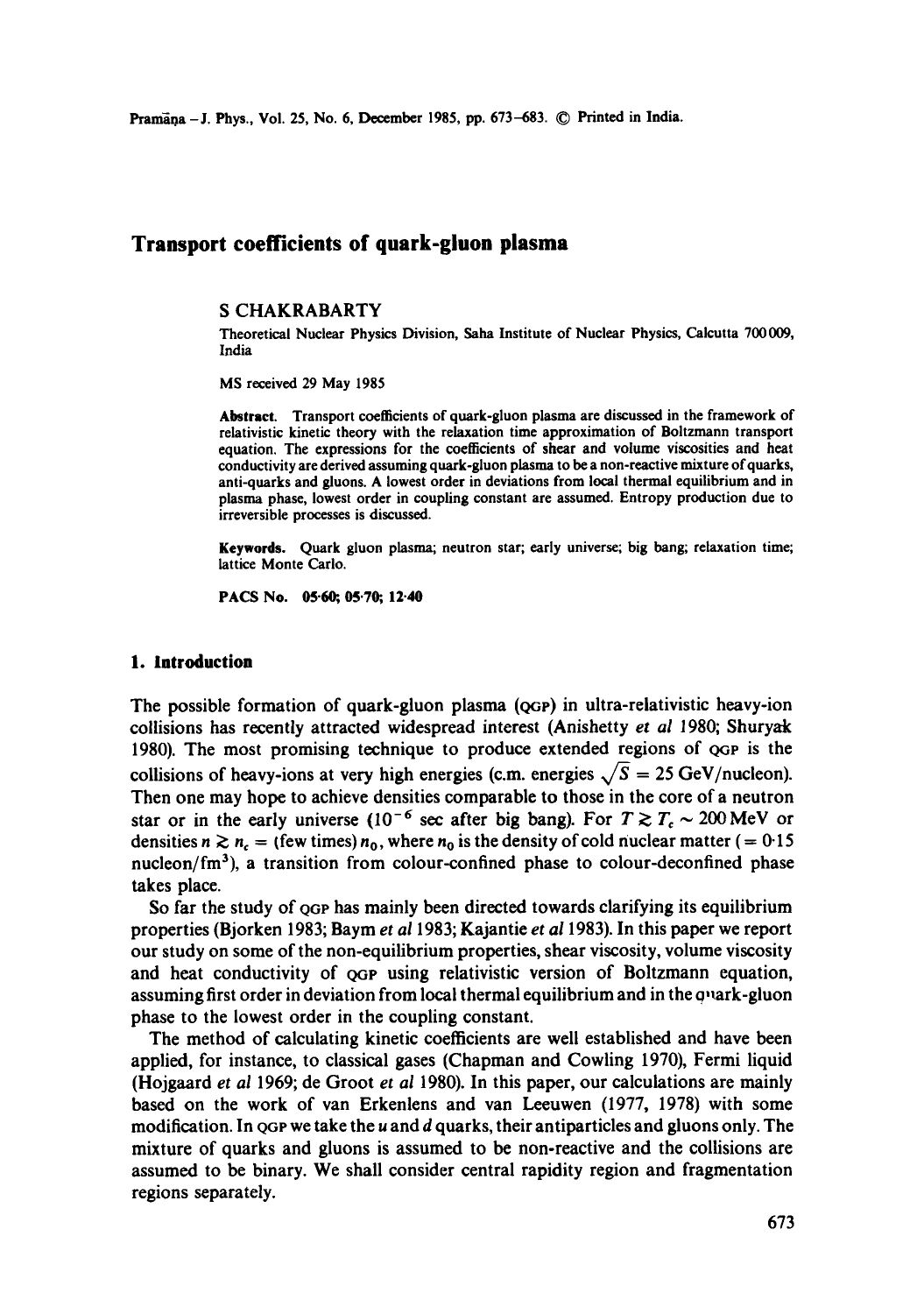# **2. Transport coefficients in the relaxation time approximation**

Hydrodynamics is the most powerful technique to describe the macroscopic properties of QOe, when there is a small departure of the system from its local equilibrium configuration.

The interplay between microscopic (collisions) and macroscopic phenomena is supposed to be described by the relativistic form of the Boltzmann equation and is given by (Ehlers 1971)

$$
L(f) = C(f),\tag{1}
$$

where  $L$  is the differential operator, given by

$$
L \equiv p^{\mu} \frac{\partial}{\partial x^{\mu}} + \Gamma^{\mu}_{\nu \lambda} p^{\nu} p^{\lambda} \frac{\partial}{\partial p^{\mu}}, \tag{2}
$$

and  $C(x, p)$  is the collision integral, given by

$$
C(x, p) = \frac{1}{2} \int d\Gamma_1 d\Gamma' d\Gamma'_{1} [f(x, p'_1) f(x, p')(1 \pm f(x, p)) (1 \pm f(x, p_1))
$$
  
×  $W(p', p'_1 | p, p_1) - f(x, p) f(x, p_1) (1 \pm f(x, p')) (1 \pm f(x, p'_1))$   
×  $W(p, p_1 | p', p'_1).$  (3)

The plus sign is for fermions, and the minus is for bosons,  $d\Gamma = gd^3p/p^0(2\pi)^3 p^0$  is the zeroth component of four momentum  $p^{\mu} \equiv (p^0, p)$  and g is the effective number of degrees of freedom,  $f(x, p)$  is the single particle distribution function,  $W(p, p_1 | p', p'_1)$  is the transition rate from the momentum state  $(p, p_1)$  to  $(p', p'_1)$  of the colliding particles through binary collisions.

To solve the relativistic Boltzmann equation (1) for non-equilibrium processes approximation method had to be developed, just as in the classical case. Studies by Chernikov (1963), Marie (1969), Stewart (1969) and Anderson (1970) led to the formulation of relativistic Grad moment method which allows one to formally solve (1). This method suffers, however, from the practical problem of one's inability to evaluate the resulting collision integral (even numerically, particularly for  $_{QGP}$  case, where we have to take all sorts of interaction between quarks, antiquarks and gluons) unless we restrict ourselves to expansions about the Maxwell-Boltzmann distribution.

The same problem exists with the classical Grad moment method and can overcome by use of the sGK (Bhatnagar *et al* 1954) relaxation-time model. The BGK model allows one to effectively handle distributions other than Maxwell-Boltzmann and is relatively easier to deal with than the Grad moment method, albeit one must pay the price of less accuracy. To handle distributions other than Maxwell-Boltzmann, it is necessary to develop a relativistic BGK model with

$$
C(x, p) = -\frac{p^0}{\tau} (f(x, p) - f^{(0)}(p)),
$$
\n(4)

where  $\tau$  is the relaxation time,

$$
f^{(0)}(p) = \frac{1}{\exp\left[\beta\left(p^{\mu}u_{\mu} - \alpha\right)\right] + 1},\tag{5}
$$

is the equilibrium single particle distribution function for fermions (with  $+$  sign) or bosons (with-sign),  $\alpha$  is the chemical potential,  $\beta = 1/T$  is a measure of the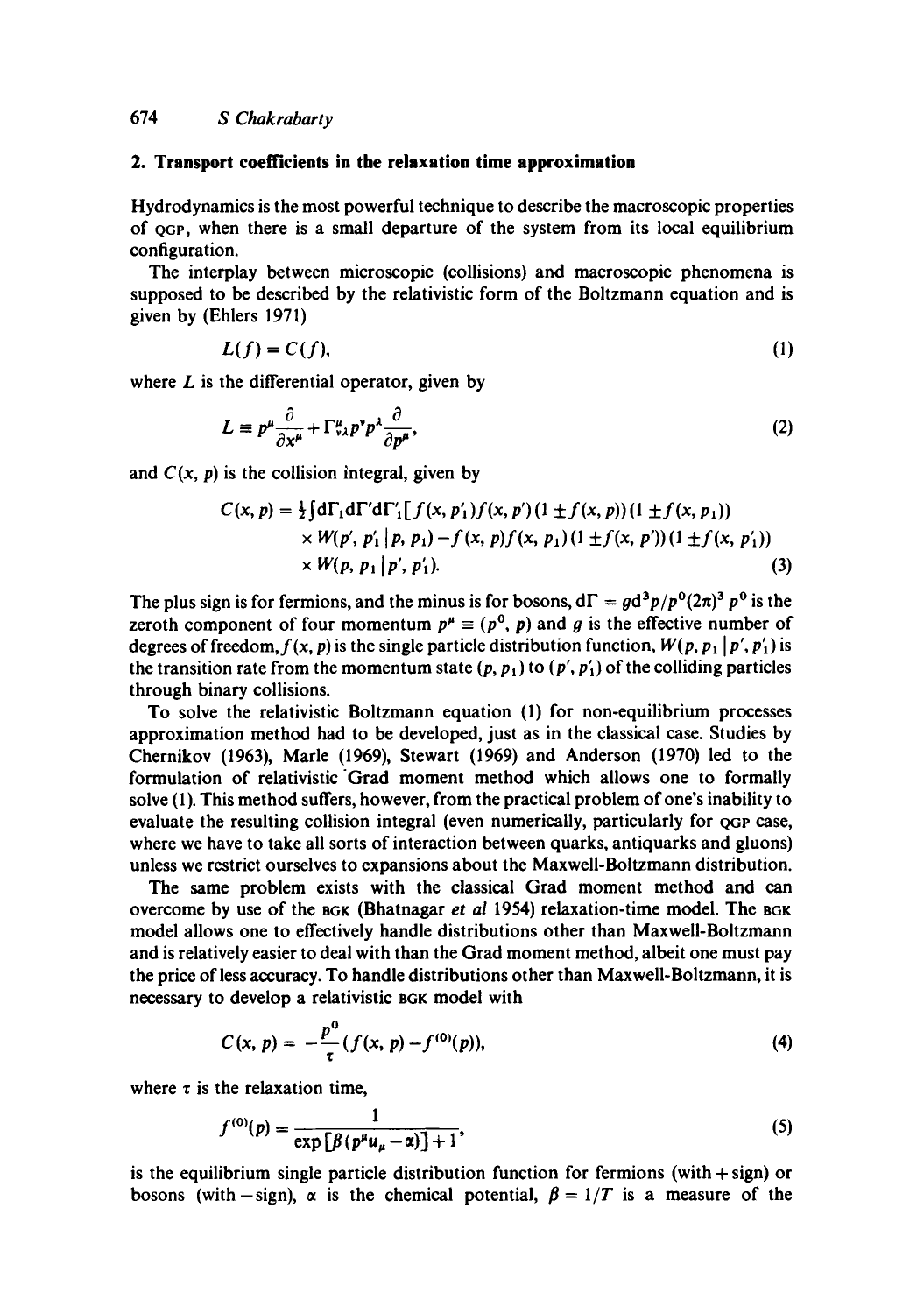equilibrium temperature and  $u^{\mu} \equiv (\gamma, \gamma \nu)$  is the hydrodynamic four velocity with  $\gamma = 1/(1 - v^2)^{1/2}.$ 

Then in a flat Minkowski space-time, (1) reduces to

$$
[\Gamma^{\mu}_{\nu\lambda} = 0],
$$
  
\n
$$
p^{\mu}\partial_{\mu}f(x, p) = -\frac{p^0}{\tau}(f - f^{(0)}).
$$
\n(6)

The conservation laws for energy-momentum and baryon number current are given by

$$
\partial_{\mu} T^{\mu\nu} = 0, \tag{7}
$$

and

$$
\partial_{\mu}j^{\mu} = 0 \tag{8}
$$

respectively,

where

$$
T^{\mu\nu} = \int d\Gamma_q p^\mu p^\nu (f_q + f_{\overline{q}}) + \int d\Gamma_q p^\mu p^\nu f_q \tag{9}
$$

and

$$
j^{\mu} = \int d\Gamma_q p^{\mu} (f_q - f_{\overline{q}}), \qquad (10)
$$

are respectively the energy-momentum tensor and baryon current density, the symbols  $q$ ,  $\bar{q}$  and  $q$  stand for quark, anti-quark and gluon respectively. From these conservation laws one can derive the following dynamical equations of motion:

$$
Dn = -n\nabla_{\mu}u^{\mu}, \qquad (11)
$$

$$
Du^{\mu} = \frac{1}{nh} \nabla^{\mu} P, \tag{12}
$$

$$
C_vDT = -TV_{\mu}u^{\mu}, \qquad (13)
$$

where  $D \equiv u^{\mu} \partial_{\mu}$  is the convective time derivative and  $\nabla^{\mu}$  is the gradient operator

$$
\Delta^{\mu\nu}\partial_{\nu}, \Delta^{\mu\nu} = g^{\mu\nu} - u^{\mu}u^{\nu}, g^{\mu\nu} = \text{diag}(1, -1, -1, -1),
$$

is the metric tensor,

$$
n = \int d\Gamma p^{\mu} u_{\mu} f^{(0)}(p), \qquad (14)
$$

is the equilibrium particle density,

$$
h = e + P n^{-1},\tag{15}
$$

is the enthalpy per particle,

$$
e = \frac{1}{n} \int d\Gamma (p^{\mu} u_{\mu})^2 f^{(0)}(p), \qquad (16)
$$

is the energy per particle and

$$
P = -\frac{1}{3} \int d\Gamma \Delta_{\mu\nu} p^{\mu} p^{\nu} f^{(0)}(p), \qquad (17)
$$

is the hydrodynamic pressure,  $C_v = (\partial e/\partial T)_v$  is the specific heat per particle at constant volume.

The space-time gradient  $\partial^{\mu}$  may be decomposed with respect to the hydrodynamic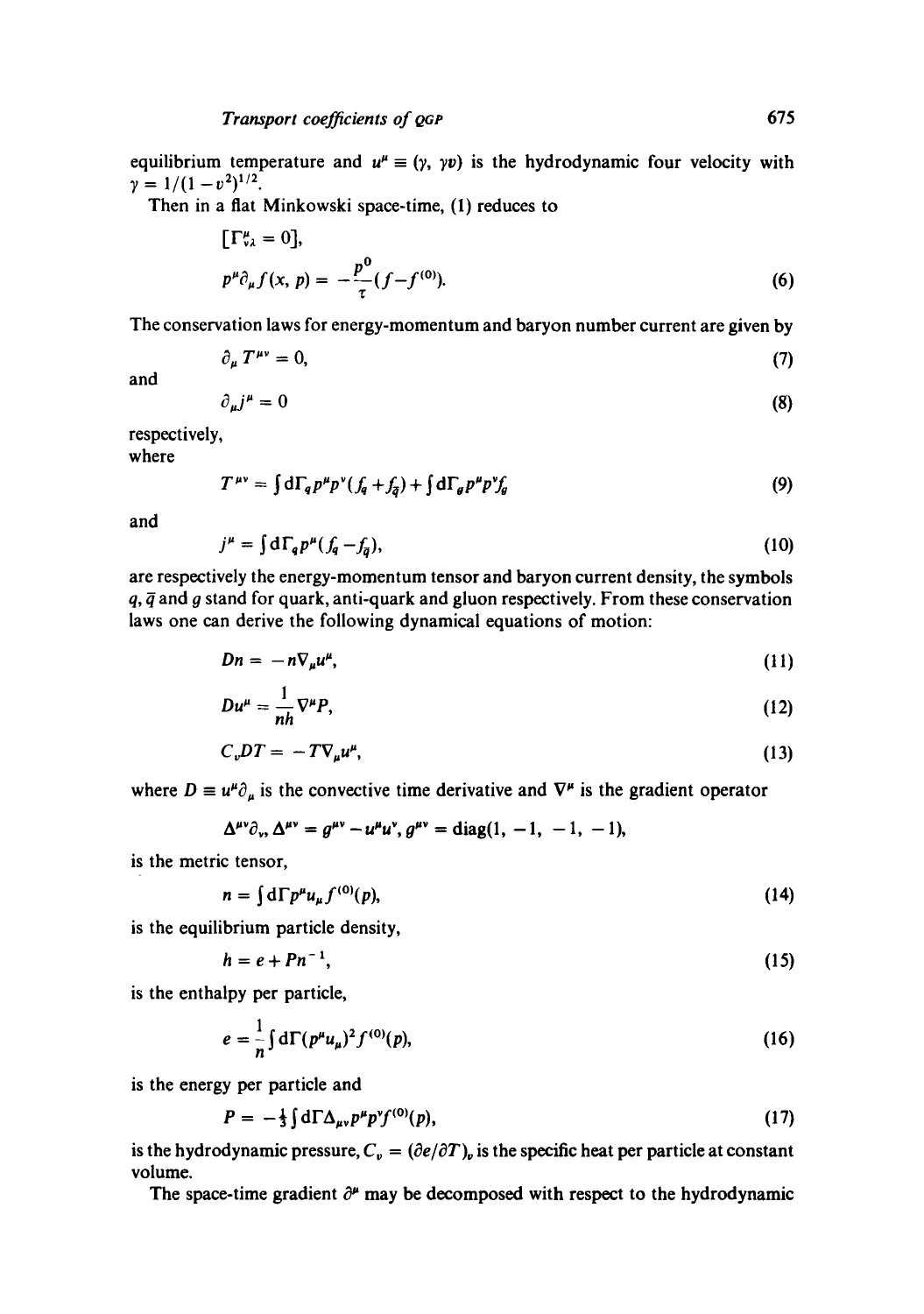four-velocity  $u^{\mu}$  into a time-like and a space-like part, according to

$$
\partial^{\mu} = u^{\mu}D + \nabla^{\mu}.
$$
 (18)

Since our interest lies in the regime of small amplitude disturbances, we linearize the transport equation (6) by the ansatz

$$
f(x, p) = f^{(0)}(p) (1 + \chi(x, p)).
$$
 (19)

Substituting (18) into (6) and using (19) and (5) for equilibrium distribution functions and eliminating  $Dn$ ,  $DT$  and  $Du^{\mu}$  with the dynamical equations of motion and also using the relativistic Gibbs-Duhem relation in the form

$$
\frac{1}{n}\nabla^{\mu}P = h\frac{\nabla^{\mu}T}{T} + T\nabla^{\mu}\left(\frac{\alpha}{T}\right),\tag{20}
$$

**we get** 

$$
\chi = \frac{\tau (1 \pm f^{(0)})}{p^0 T} (QX + p^{\mu} p^{\nu} \hat{X}_{\mu\nu} - p_{\nu} (p^{\mu} u_{\mu} - h) X^{\nu}_q), \tag{21}
$$

where plus is for bosons (gluons) and minus is for fermions (quarks),  $X, \hat{X}_{\mu\nu}$  and  $X^{\nu}_{q}$  are respectively thermodynamic forces for bulk viscosity, shear viscosity and heat conductivity and are defined as,

$$
X = -\nabla^{\mu} u_{\mu},\tag{22}
$$

$$
\hat{X}_{\mu\nu} = (\nabla_{\mu} u_{\nu} - \frac{1}{3} \Delta_{\mu\nu} \nabla_{\sigma} u^{\sigma}), \qquad (23)
$$

$$
X_q^{\mu} = \left(\frac{\nabla^{\mu}T}{T} - \frac{\nabla^{\mu}P}{nh}\right),\tag{24}
$$

**the quantity Q is given by** 

$$
Q = -\frac{1}{3}\Delta^{\mu\nu}p_{\mu}p_{\nu} + (1-\gamma)(p^{\mu}u_{\mu})^2 + \left[T^2(1-\gamma) + \frac{\partial}{\partial T}\left(\frac{\alpha}{T}\right) - n\left(\frac{\partial\alpha}{\partial n}\right)\right]p^{\mu}u_{\mu},\tag{25}
$$

and is different for quarks, antiquarks and gluons, because of the difference in  $\alpha$  and  $\gamma = C_p/C_v$ ,  $C_p = (\partial h/\partial T)_p$  is the specific heat per particle at constant pressure. The thermodynamic driving forces (22)-(24) are independent of each other, so that after substituting  $\chi$  [equation (21)] in some expression, we can equate the coefficients of each of the thermodynamic forces independently from both sides (which we shall see later).

#### *2.1 Central rapidity region*

In the central rapidity region the net baryon content is effectively small; therefore the baryon chemical potential can be put equal to zero. This is also true for pure gluonic matter.

Using relativistic Gibbs-Duhem relation [equation (20)] it can be shown that in the central rapidity region, the heat conductivity term in (21) becomes zero and (25) reduces to

$$
Q = (\frac{4}{3} - \gamma)(p^{\mu}u_{\mu})^2 - \frac{1}{3}m^2. \tag{26}
$$

In the central rapidity region, the quantity  $Q$  is the same for both quarks and antiquarks, while for mass-less gluons, since  $\gamma = \frac{4}{3}$ , this quantity becomes zero.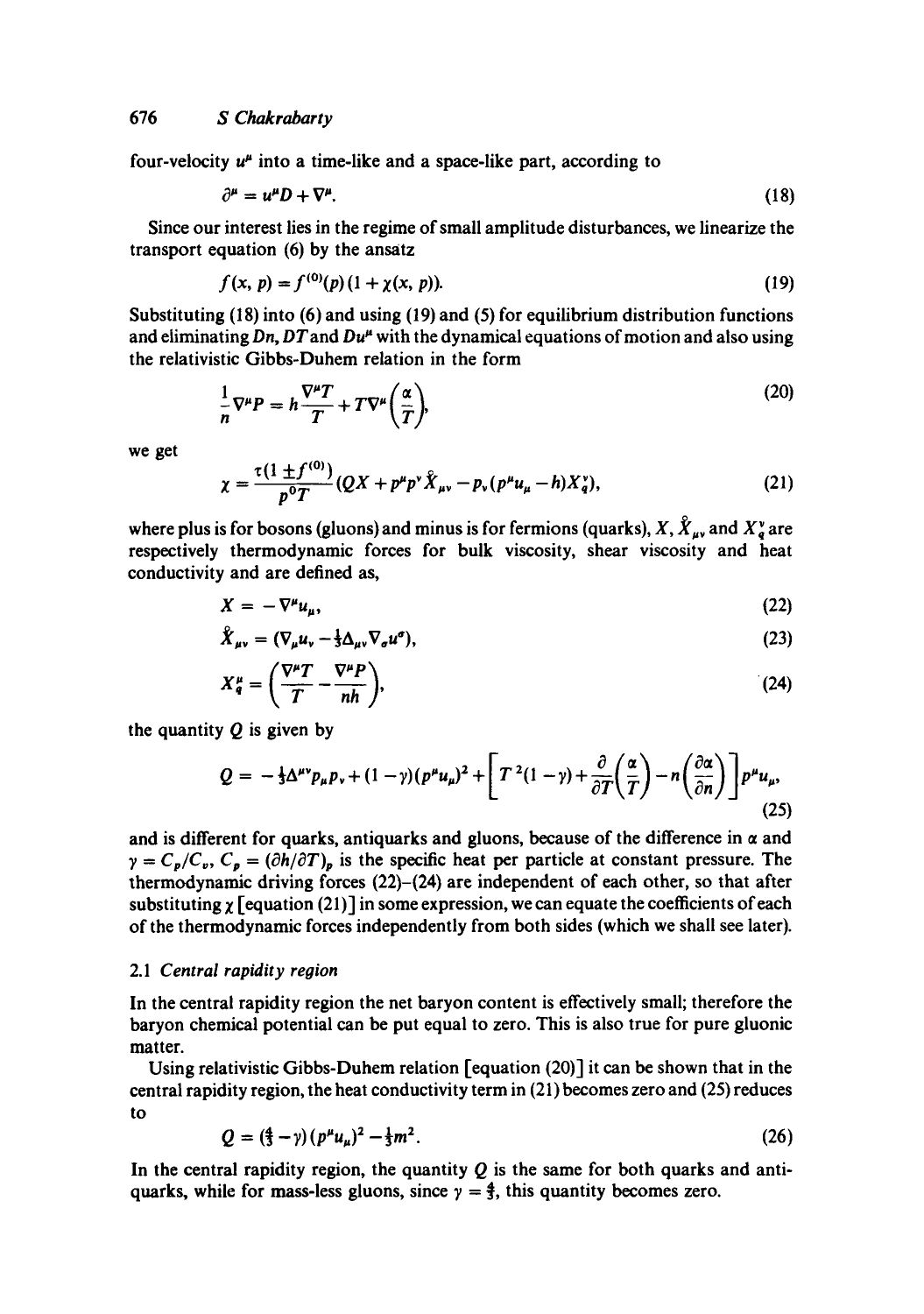**Transport coefficients of QGP** 677

Now in the presence of dissipative processes, one can decompose the energymomentum tensor, the pressure tensor and the heat flow term into a reversible and an irreversible parts. These quantities are defined as

$$
T^{\mu\nu} = \int d\Gamma p^{\mu} p^{\nu} f(x, p), \qquad (27)
$$

is the energy momentum tensor,

$$
\Pi^{\mu\nu} = \Delta^{\mu}_{\sigma} T^{\sigma \tau} \Delta^{\nu}_{\tau} + P \Delta^{\mu \nu}, \qquad (28)
$$

is the pressure tensor and

$$
I_a^{\mu} = (u_v T^{\nu\sigma} - h n^{\sigma}) \Delta_a^{\mu}, \tag{29}
$$

is the heat flow,  $n^{\mu} = nu^{\mu}$  is the particle four flow.

One can show that the reversible parts of the last two quantities are zero, while the reversible part of the energy-momentum tensor is given by

$$
T^{(0)\mu\nu} = e n u^{\mu} u^{\nu} - P \Delta^{\mu\nu}.
$$
 (30)

The irreversible parts of the three quantities are given by

$$
T^{(1)\mu\nu} = \int d\Gamma p^{\mu} p^{\nu} \chi(x, p) f^{(0)}(r), \qquad (31)
$$

$$
\Pi^{(1)\mu\nu} = \int d\Gamma \Delta^{\mu}_{\sigma} \Delta^{\nu}_{\tau} p^{\sigma} p^{\tau} \chi(x, p) f^{(0)}(p), \qquad (32)
$$

and

$$
I_q^{\mu} = \int d\Gamma p^{\mu} (p^{\lambda} u_{\lambda} - h) \chi(x, p) f^{(0)}(p). \tag{33}
$$

To determine the shear viscosity coefficient ofquark-gluon plasma, let us consider an one-dimensional steady motion of QGp having cylindrical symmetry. Then using the space-space component of the dissipative part of energy-momentum tensor (Landau and Lifshitz 1959), which is given by

$$
T^{(1)rz} = -\eta \frac{\partial uz}{\partial r},\tag{34}
$$

and (31) and (26), we obtain after equating the coefficients of the driving forces for shear viscosity

$$
\eta_g = \frac{\tau_g}{T} \int \frac{d\Gamma}{p^0} (p^r p^z)^2 f_g^{(0)} (1 + f_g^{(0)}), \tag{35}
$$

for gluonic matter, and

*?o* X+2

$$
\eta_{q\bar{q}} = \frac{2\tau_q}{T} \int \frac{d\Gamma}{p^0} (p^r p^z)^2 f_q^{(0)} (1 - f_q^{(0)}) \tag{36}
$$

for quark-antiquark mixture, where  $\eta$  is the coefficient of shear viscosity, z is the direction of motion, r is the axis of symmetry.

It can be shown that for mass-less gluons, the shear viscosity coefficient reduces to

$$
\eta_g = 4.329 \cdot \frac{g\tau_g T^4}{\pi^2} - \frac{gT\tau_g}{2\pi^2} \sum_{s=1}^{\infty} \frac{1}{s} \int_0^{\infty} p_z^2 z^2 \overline{E}(z) \overline{e}^z dp_z, \qquad (37)
$$

where  $\overline{E}(z) = \begin{vmatrix} z & -1 \\ 0 & z \end{vmatrix}$  and  $z = \beta p_z s$ .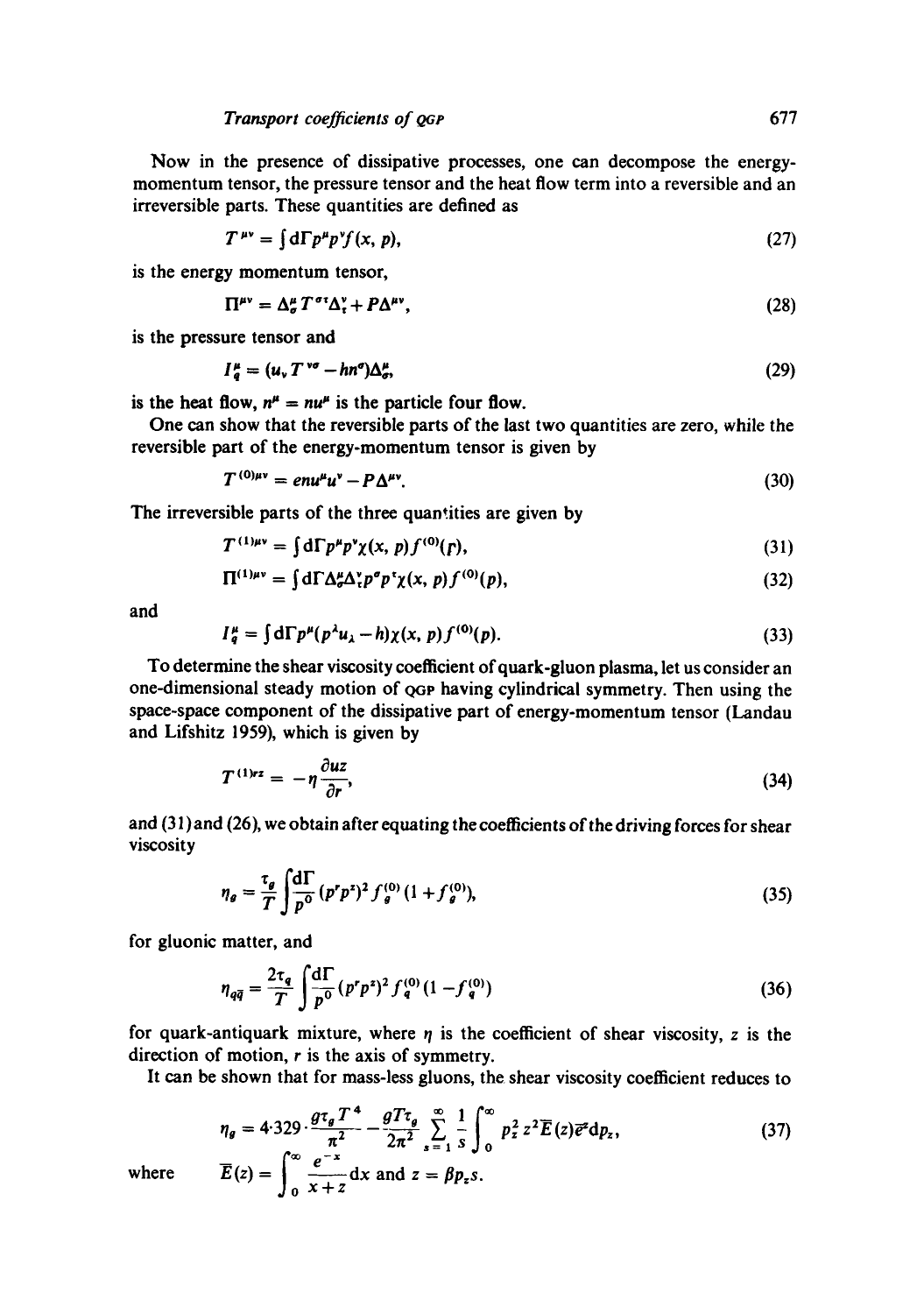Let us calculate the volume viscosity coefficient of quark-gluon plasma, which arises from the departure of the system from thermodynamic equilibrium as it is compressed. Since for mass-less gluons  $\gamma = \frac{4}{3}$ , the volume viscosity term becomes zero, whereas for quark-antiquark mixture this term is non-zero.

We can obtain the volume viscosity coefficient  $\eta_{\nu q\bar{q}}$  of quark-antiquark mixture from the relation

$$
\Pi^{\mu}_{\mu} = -3\eta_{\nu}\nabla \cdot \boldsymbol{u} \tag{38}
$$

and (32), by equating the coefficients of the corresponding driving forces from both sides. Then we have

$$
\eta_{vq\bar{q}} = \frac{2\tau_q}{3T} \int \frac{d\Gamma}{p^0} \Delta_{\mu\nu} p^{\mu} p^{\nu} Q_q f_q^{(0)} (1 - f_q^{(0)}).
$$
 (39)

Since thermal conduction involves the relative flow of baryon number, in the central rapidity region, for both the gluonic matter and quark-antiquark mixture, the heat conductivity term is zero.

The transport coefficients  $\eta_a$ ,  $\eta_{a\bar{a}}$  and  $\eta_{\mu a\bar{a}}$  are evaluated numerically and the variation of the quantities  $\eta_{\rho}/\tau_{q}$ ,  $\eta_{q\bar{q}}/\tau_{q}$  and  $\eta_{\rho q\bar{q}}/\tau_{q}$  with temperature has been shown in figures 1 and 2. It is seen that, the volume viscosity coefficient is  $\sim 0.1\%$  of shear viscosity, which is in agreement with the results obtained by Gavin (1985).

# 2.2 *Fragmentation region*

In the fragmentation regions, the baryon chemical potential  $\alpha \neq 0$ , consequently the equilibrium distribution functions for quarks and gluons are different and are given by

$$
f_q^{(0)}(p) = \frac{1}{\exp[\beta(p^{\mu}u_{\mu} - \alpha)] + 1},
$$
\n(40)



**Figure 1.** Variations of shear viscosity coefficient (n) and heat conductivity ( $\lambda$ ) of gluonic matter, with temperature  $(g = 16, m = 0)$ . Heat conductivity is non-zero only when the number **of gluons are conserved.**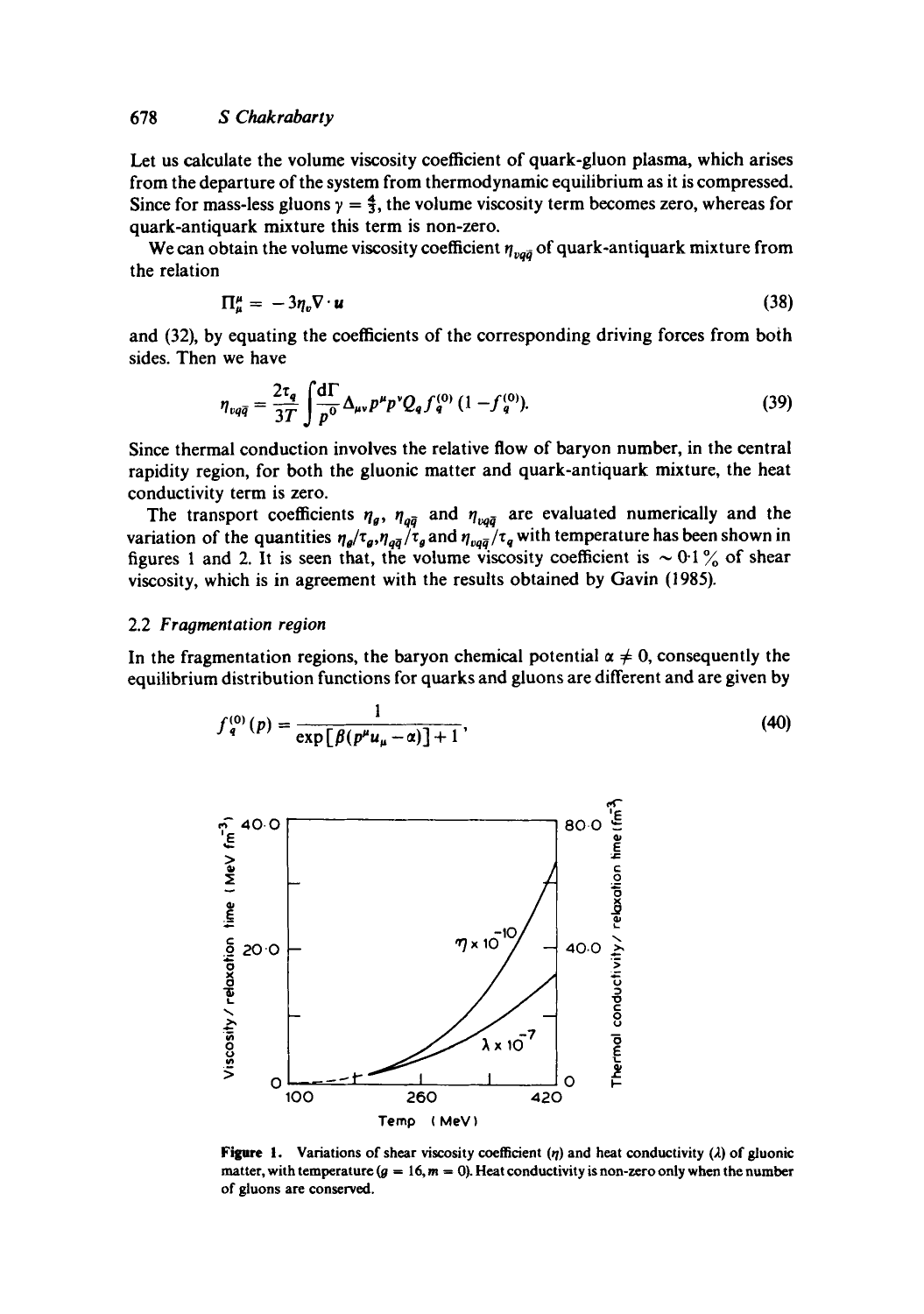

**Figure 2.** Variations of shear and bulk viscosity coefficients ( $\eta$  and  $\eta_e$ ) of quark-antiquark mixture with temperature in the central region of rapidity. ( $g = 6$ ,  $m = 10$  MeV,  $\mu = 0$ , contributions from current quarks).

$$
f_{\bar{q}}^{(0)}(p) = \frac{1}{\exp[\beta(p^{\mu}u_{\mu} + \alpha)] + 1}.
$$
 (41)

In the fragmentation regions, all the driving force terms in the expression of  $\chi$  for quark-antiquark mixture are non-zero.

Doing all the calculation in the same manner as have been done in the central rapidity region, leads to the shear viscosity coefficient and volume viscosity coefficient of quarkantiquark mixture

$$
\eta_{q\bar{q}} = \frac{\tau_q}{T} \int \frac{d\Gamma}{p^0} (p^r p^z)^2 \left[ f_q^{(0)} (1 - f_q^{(0)}) + f_{\bar{q}}^{(0)} (1 - f_{\bar{q}}^{(0)}) \right]
$$
(42)

and

$$
\eta_{vq\bar{q}} = \frac{\tau_q}{3T} \int \frac{d\Gamma}{p^0} \Delta_{\mu\nu} p^{\mu} p^{\nu} [Q_q f_q^{(0)} (1 - f_q^{(0)}) + Q_{\bar{q}} f_{\bar{q}}^{(0)} (1 - f_{\bar{q}}^{(0)})]. \tag{43}
$$

In the fragmentation region, the heat conduction term for quark-antiquark mixture is also non-zero, and the heat conductivity is given by

$$
I_q^{\mu} = \lambda^{\mu\nu} \bigg( \nabla_{\nu} T - \frac{T}{nh} \nabla_{\nu} P \bigg), \tag{44}
$$

where  $\lambda^{\mu\nu}$  is some coefficient, related with the heat conductivity coefficient by the relation

$$
\lambda = -\frac{1}{3} \Delta_{\mu\nu} \lambda^{\mu\nu}.
$$
 (45)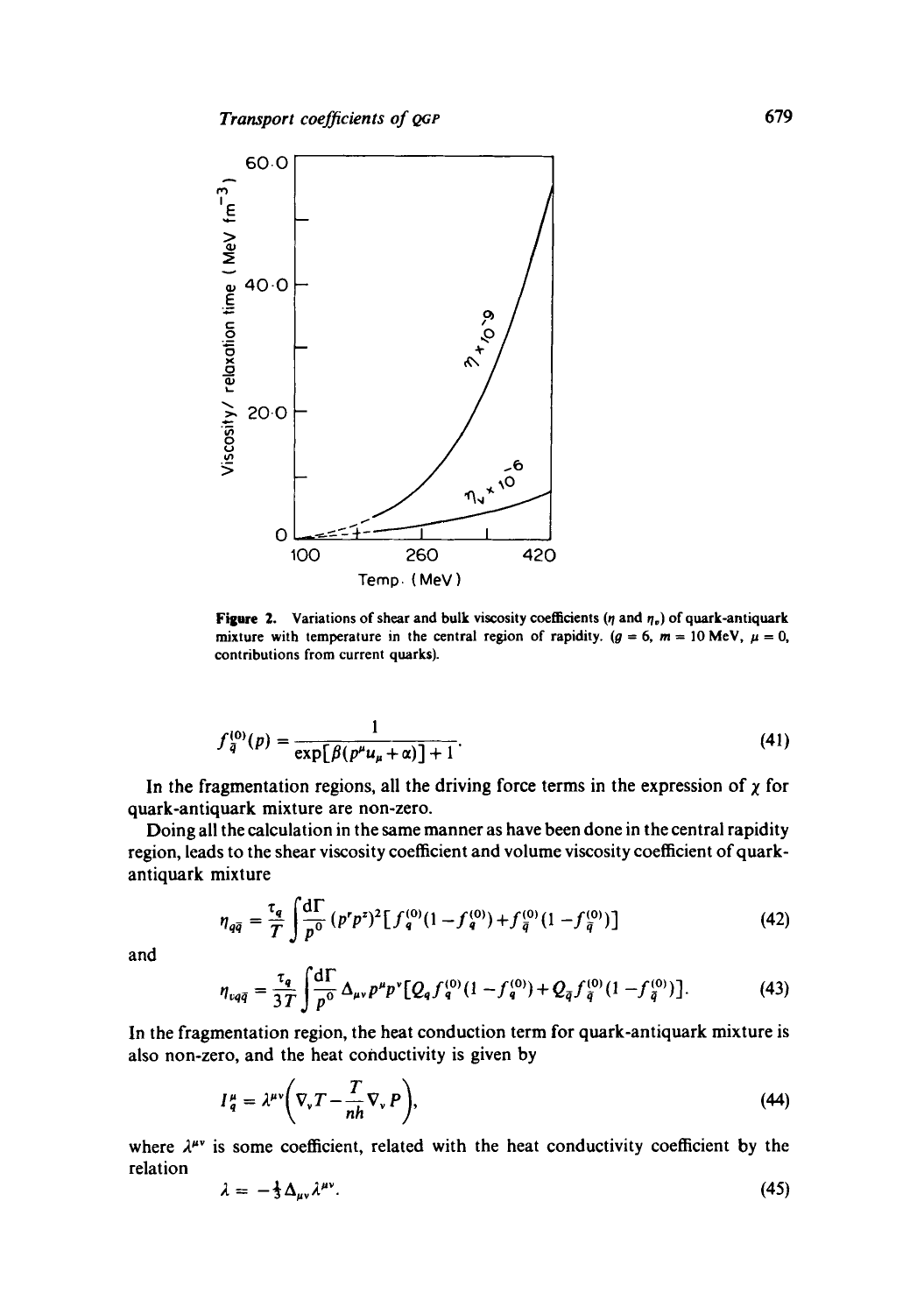**Then using (29), (44) and (45), we get** 

$$
\lambda_{q\bar{q}} = -\frac{\tau_q}{3T^2} \int \frac{d\Gamma}{p^0} \left[ (p^{\lambda} u_{\lambda} - h_q)^2 f_q^{(0)} (1 - f_q^{(0)}) + (p^{\lambda} u_{\lambda} - h_{\bar{q}})^2 f_{\bar{q}}^{(0)} \right] \times (1 - f_q^{(0)}) \right] \Delta_{\mu\nu} p^{\mu} p^{\nu}.
$$
\n(46)

The transport quantities  $\eta_{a\bar{a}}$ ,  $\eta_{v\bar{a}\bar{a}}$  and  $\lambda_{a\bar{a}}$  are evaluated numerically and the variations of  $\eta_{q\bar{q}}/\tau_q$ ,  $\eta_{p\bar{q}}/\tau_q$  and  $\lambda_{q\bar{q}}/\tau_q$  with temperature have been shown in figures 3 and 4 with chemical potential  $\alpha = 100$  and 200 respectively. In this region also the volume viscosity coefficient is  $\sim 0.1\%$  of shear viscosity coefficient, which indicates **that the volume viscosity is negligible with respect to the shear viscosity. If the total**  number of gluons in the <sub>QGP</sub> is conserved, then heat can be conducted through gluons **also, despite the fact, that the gluons themselves carry zero baryon number. The thermal conductivity of gluonic matter can easily be derived following the methods of the previous treatment. Assuming gluons to be mass-less we have** 

$$
\lambda_g = \left[4.329T^3 + 0.548h^2T - 2.404hT^2\right] \frac{2\tau_g}{\pi^2}.
$$
 (47)

The variation of  $\lambda_g/\tau_g$  with temperature has been shown in figure 1. It is seen from the **numerical results that the major contribution of heat conduction comes from quark**antiquark mixture. Gluonic heat conductivity is  $\sim 10^{-7}$  times that of heat conductivity **of quark-antiquark mixture.** 



**Figure 3.** Variations of shear and bulk viscosity coefficients ( $\eta$  and  $\eta_p$ ) and heat conductivity ( $\lambda$ ) with temperature, in the fragmentation region ( $g = 6$ ,  $m = 250$  MeV,  $\mu = 100$  MeV, **contributions from constituent quarks).**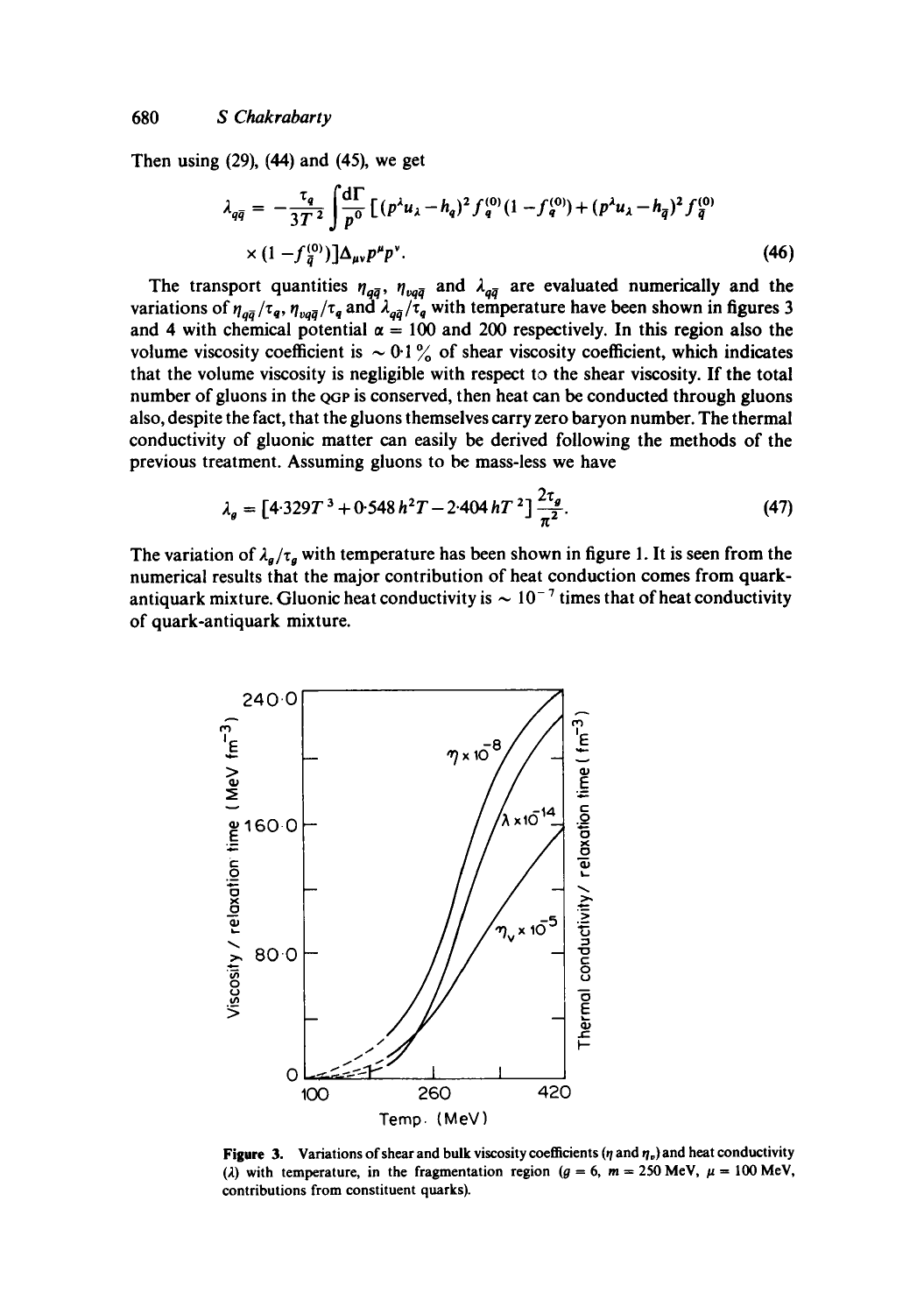

**Figure 4.** Variation of shear and bulk viscosity coefficients ( $\eta$  and  $\eta_o$ ) and heat conductivity (*i*) with temperature in the fragmentation region ( $g = 6$ ,  $m = 250$ ,  $\mu = 200$  MeV, contri**butions** from constituent **quarks).** 

#### **3. Entropy production**

Because of the presence of dissipative processes in  $_{QGP}$ , entropy will be produced through irreversible processes. The entropy production  $\sigma$ , defined as

$$
\sigma = \partial_{\mu} s^{\mu} \tag{48}
$$

where  $s^{\mu}$  is the entropy current, defined as

$$
s^{\mu} = \int d\Gamma p^{\mu} \left[ -\left\{ (1 - f_q) \ln (1 - f_q) + f_q \ln f_q \right\} - \left\{ (1 - f_q) \ln (1 - f_q) \right. \right.+ f_q \ln f_q \right\} \left] + \int d\Gamma p^{\mu} \left\{ (1 + f_\theta) \ln (1 + f_\theta) - f_\theta \ln f_\theta \right\},
$$
(49)

 $\sigma > 0$  for irreversible processes and  $\sigma = 0$  when the system is in equilibrium. It can be shown that, in the first Chapman-Enskog approximation, the entropy production can be written as the sum of the products of irreversible flows and conjugate thermodynamic driving forces, then

$$
\sigma = \frac{1}{T} (\Pi X + \hat{\Pi}^{\mu\nu} \hat{X}_{\mu\nu} - I_q^{\mu} X_{q\mu}),
$$
\n(50)

where  $\Pi = -\frac{1}{3}\Pi_{\mu}^{\mu}$  is the viscous pressure, the first term is the contribution from volume viscosity, the second term is from shear viscosity and the third term is from heat conduction.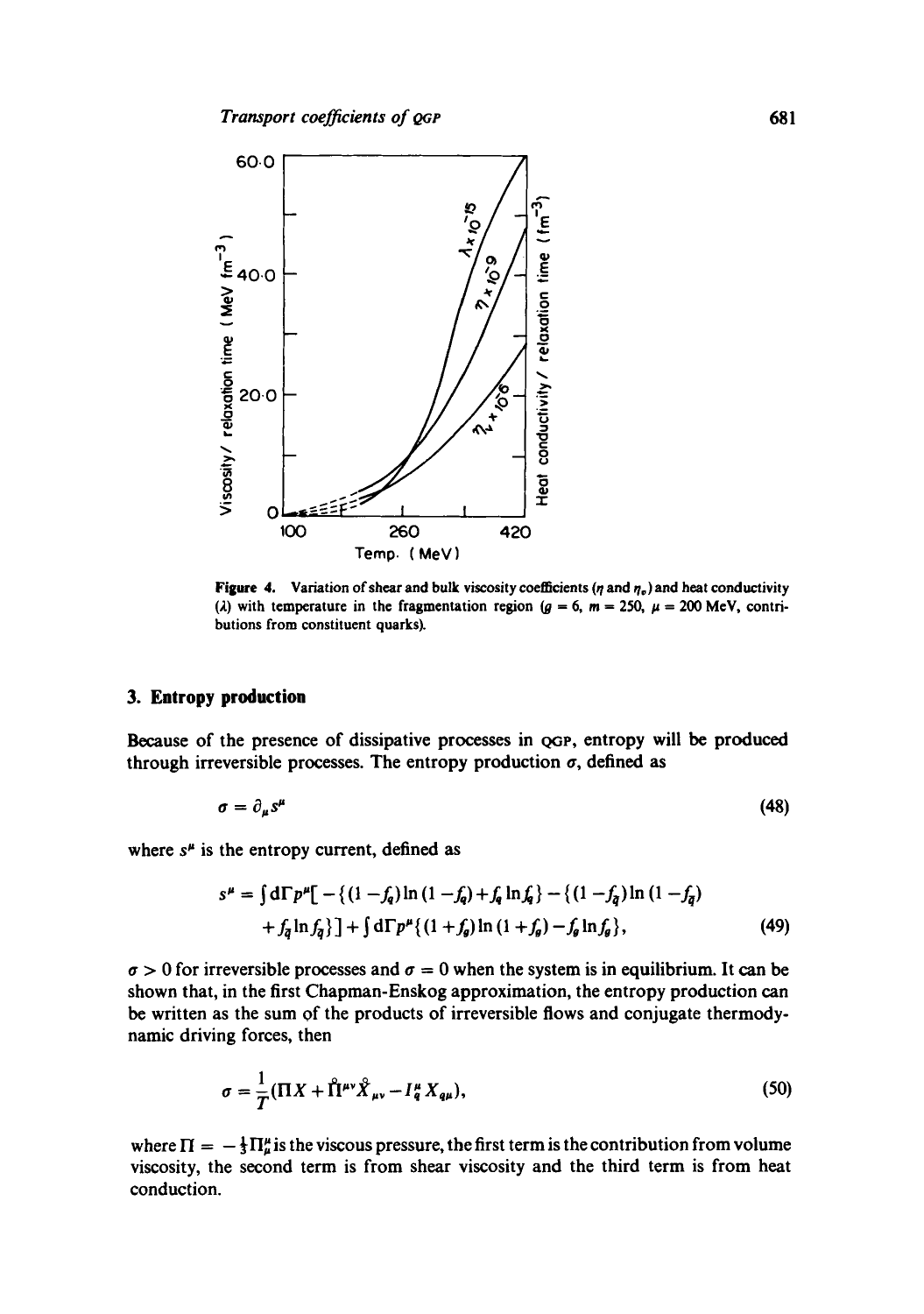# **4. Conclusion**

We have studied the simplest transport coefficients, shear viscosity, volume viscosity and heat conductivity of quark-antiquark mixture and gluonic matter. The transport coefficients of QOP will be obtained simply by adding the contribution from quarks, antiquarks and gluons. This is true if QoP is assumed to be a non-reactive mixture of three constituents (which was one of our basic assumptions). But in a relativistic system the conditions are such that besides elastic collisions all kinds of inelastic collisions may occur. Particles may be created or destroyed or transformed into other particles. Thus a realistic description of non-equilibrium phenomena in realistic system must take reactive processes into account (Anderson 1976).

The calculations reported in this paper are also valid for  $T \ll T_c$  (i.e. after hadronization) but cannot be applied directly to the region  $T = T_c$  (phase transition regions) since the behaviours of transport coefficients are unknown in the critical region  $T = T<sub>c</sub>$ . Transport coefficients of some of their derivatives may exhibit discontinuities at  $T = T_c$ . To understand the behaviour of transport coefficients near critical region, more powerful numerical methods based on lattice Monte Carlo techniques, should be developed, using Kubo formulas (Hosoya *et al* 1984).

All the calculations have been done with first order in deviation from the local thermal equilibrium and in the quark-gluon plasma phase to lowest order in the coupling constant. To extend to an arbitrary orders in the coupling constant, one has to develop a quantum theoretical formalism.

Another important transport property, the colour-conductivity, should be studied using Vlasov-Boltzmann equation (Ulrich 1983). The variation of colour-conductivity with temperature and its critical behaviour may give some idea of colour deconfinement phase transition (Baym 1979).

# **References**

Anderson J L 1970 in *Proceedings of the Midwest Conference on Relativity* (Plenum Press) Anderson J L 1976 *Physica* ASS 287 Anishetty R, Koehler P and Melerran L 1980 *Phys. Rev.* D22 2793 Baym G and Pethick C 1978 in the *Physics of liquid and solid helium* part II (eds) K Bennernan and J Katterson (New York: John Wiley) Baym (3 1979 *Physica* A96 131 Baym (3, Friman B L, Blaizot J P, Soyeur M and Czyz W 1983 *Nucl. Phys.* A407 541 Bhatnagar D, Gross E and Krook M 1954 *Phys. Rev.* 94 511 Bjorken J D 1983 *Phys. Rev.* D27 140 Chapman S and Cowling T 1970 The *mathematical theory of non-uniform oases* (Cambridge: University Press) Chernikov N A 1963 *Acta Phys. Pol.* 23 629 Chernikov N A *Phys.* Lett. 5 115 de (3root S, van Leeuwen W and vain Weert Ch 1980 *Relativistic kinetic theory* (Amsterdam: North-Holland) Ehlers J 1971 in *Proceedings Varenna Summer School on Relativistic Astrophysics* (New York: Academic Press) Gavin S 1985 *Nucl. Phys.* A435 826 Hojgaard J H, Smith H and Wilkins J W 1969 *Phys. Rev.* 185 323 Hosoya A, Sakagami M A and Takao M 1984 *Ann. Phys.* 154 229 Israel W 1963 *J. Math. Phys.* 4 1163 Kajantie K, Raitio R and Ruuskanen P V 1983 *Nucl. Phys.* B222 152